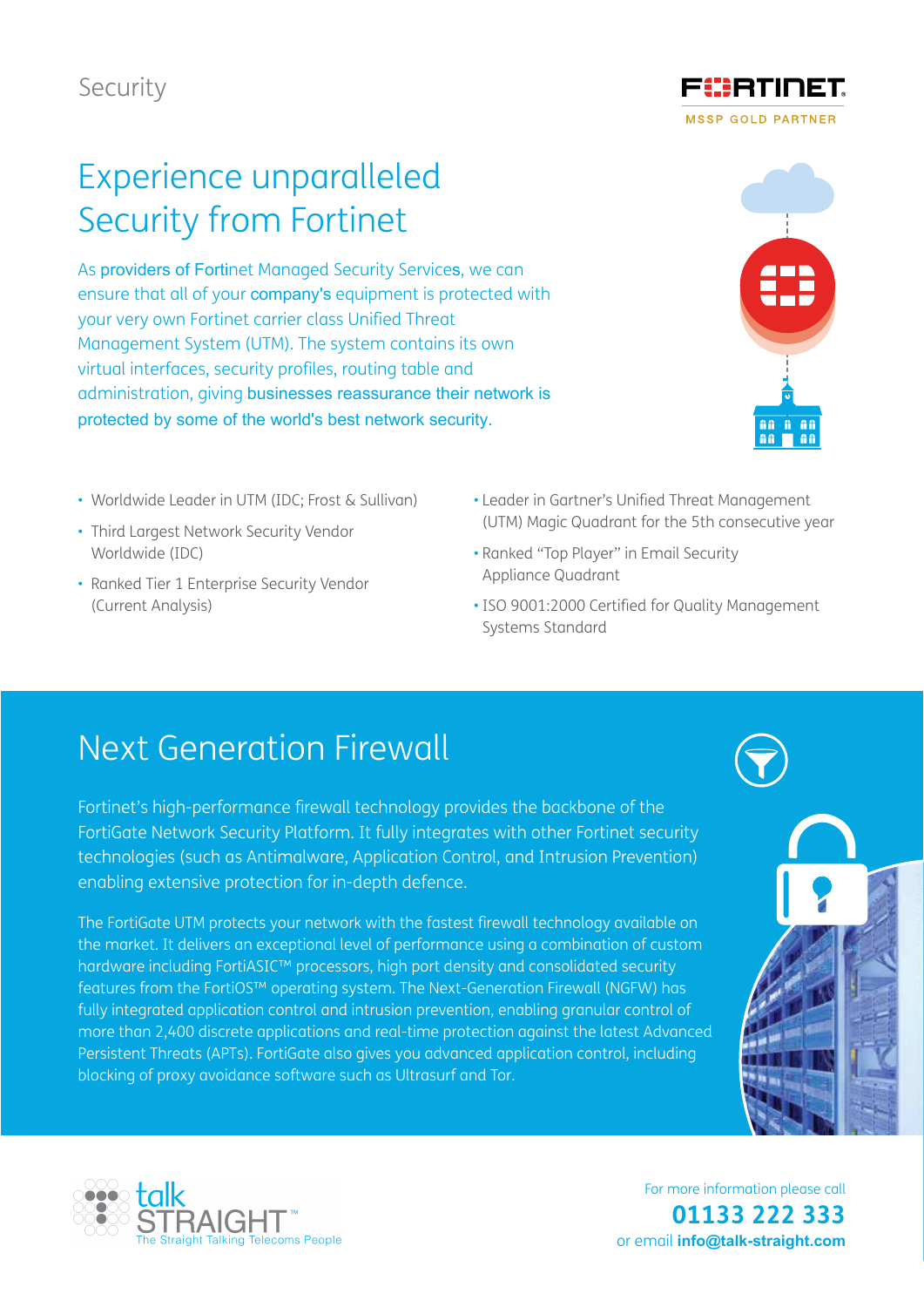# Intrusion Prevention System (IPS)

Fortinet's IPS technology, FortiGate, safeguards your business' network from known and unknown threats, protecting critical applications from external and internal attacks.

Backed by automatic, real-time updates delivered by FortiGuard Services, FortiGate leverages a database of thousands of unique attack signatures to stop attacks that might evade conventional firewall defences, plus anomaly-based detection that enables the system to recognise threats for which no signature has yet been developed. It offers a wide range of features that can be used to monitor and block malicious network activity including predefined and custom signatures, protocol decoders, outof-band mode (or one-arm IPS mode), packet logging and IPS sensors. FortiGuard also integrates with FortiAnalyzer™, Fortinet's reporting service, allowing you to view any report on any security attacks.





### Antivirus / Antispyware

FortiGate's inline and endpoint anti-virus scanning ensures your network is protected from the latest internet based threats.

To safeguard your network from external storage devices, we recommend FortiClient™. FortiClient is a clientbased software solution that offers a range of security features for desktops and laptops, shielding your devices and network infrastructure against viruses, spyware, worms and other forms of malware. Used in connection with FortiGate, FortiClient delivers IPsec and SSL encryption, WAN optimisation, endpoint compliance and twofactor authentication. FortiClient also integrates with FortiGate and FortiAnalyzer for management, logging and reporting, giving you one central site of control.



For more information please call **01133 222 333**  or email **info@talk-straight.com**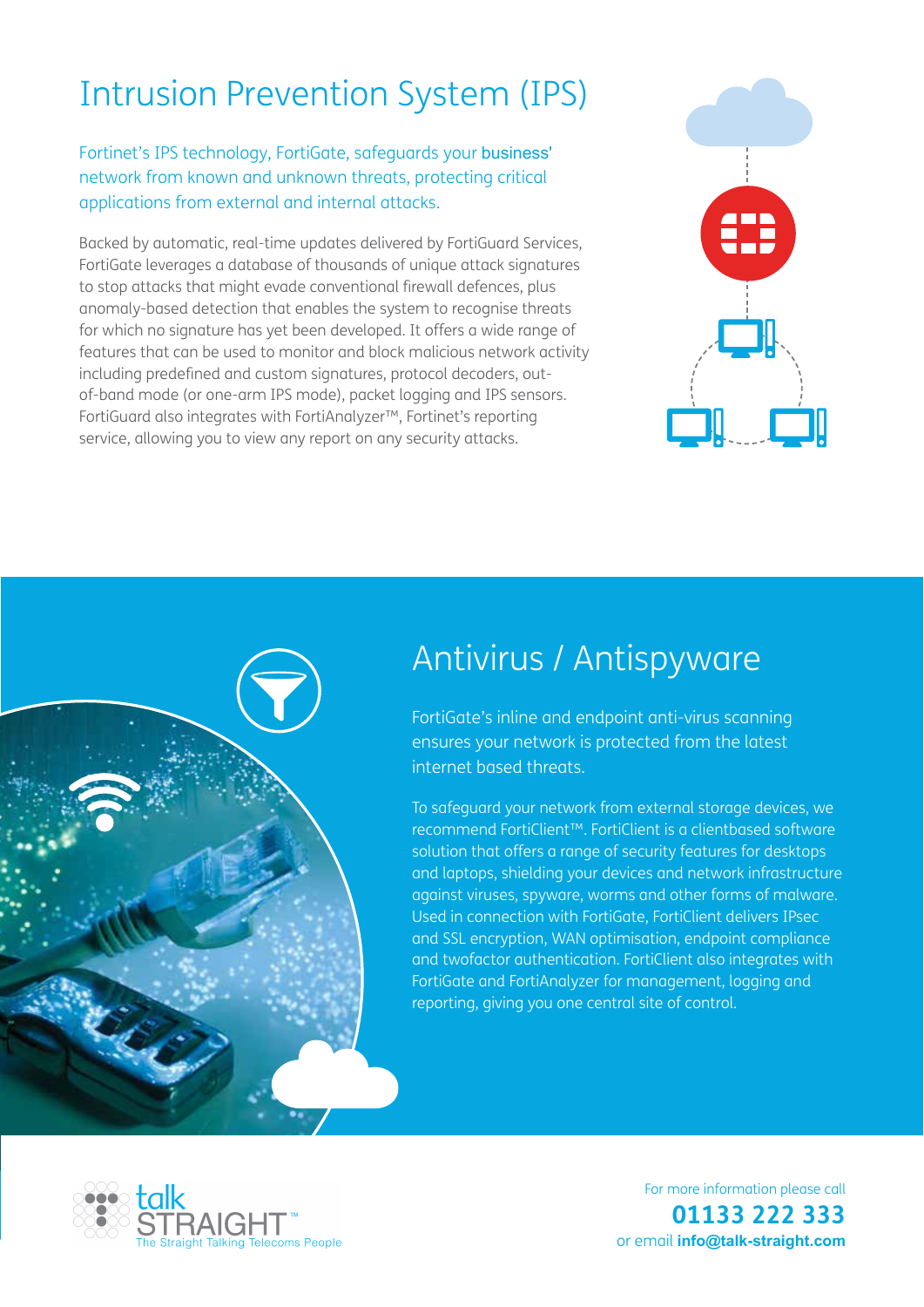

### VPN (Virtual Private Network)

Fortinet VPN technology allows geographically spread locations to connect together as if they are on the same Local Area Network.

The FortiGate VPN service enforces complete content inspection and multithread protections including antivirus and intrusion prevention. It will integrate with Windows Active Directory, allowing you to set differing remote access rights to onsite servers. FortiAnalyzer will give you a full audit trail of who has logged on or off and the times and dates of their activity. Fortinet's FortiToken™ gives you two-factor authentication, offering you an extra level of security when users are connecting remotely to your network.

# Logging, Reporting & Monitoring with FortiAnalyzer

Single pane of glass management with FortiAnalyzer gives full visibility of security events, network traffic, web content and messaging data. The system will produce reports providing current and historical analysis of all network activity, giving you the power and control to identify network misuse quickly and easily.